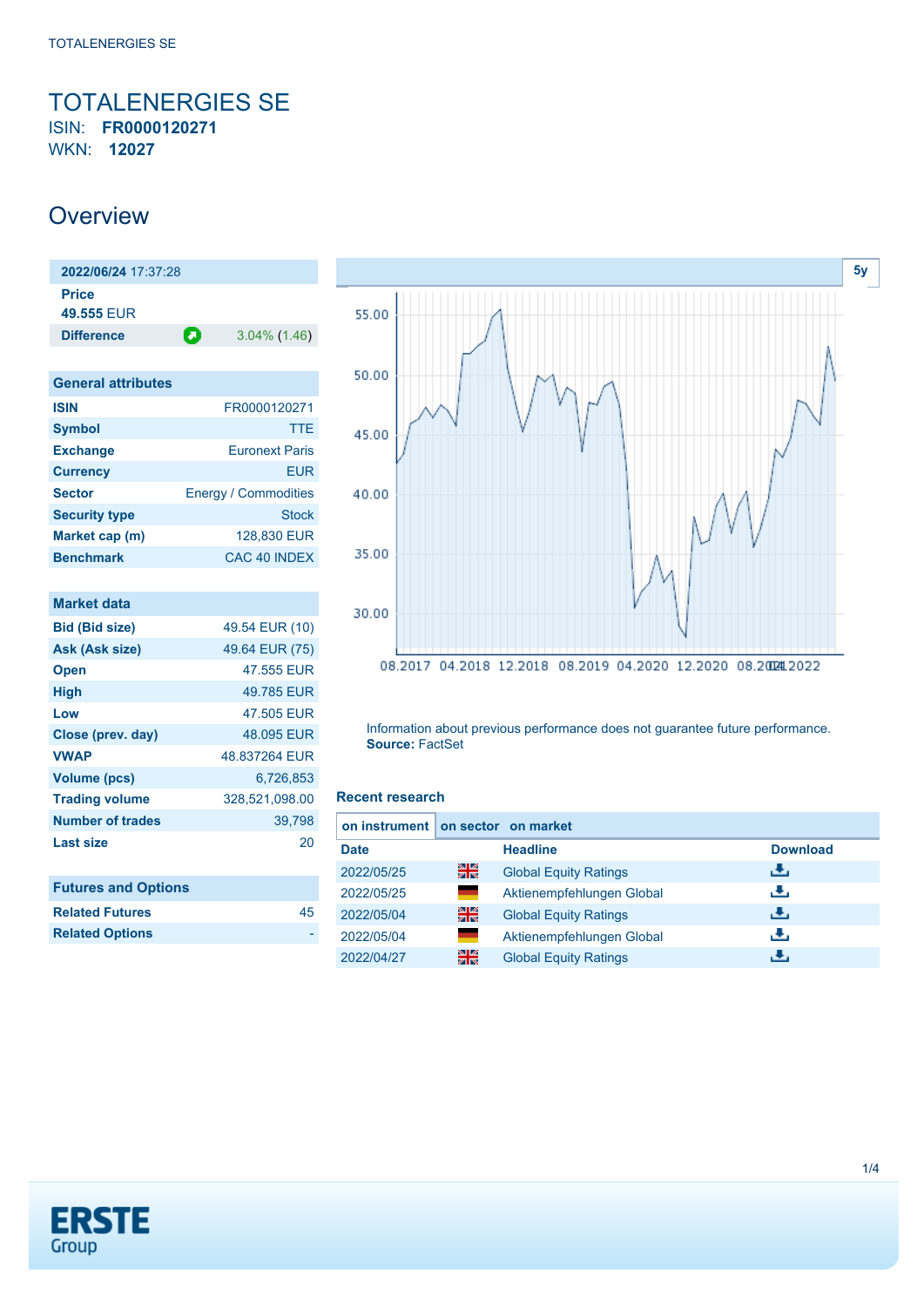# Details

**2022/06/24** 17:37:28 **Price 49.555** EUR

**Difference a** 3.04% (1.46)

| <b>General attributes</b> |                             |
|---------------------------|-----------------------------|
| <b>ISIN</b>               | FR0000120271                |
| <b>Symbol</b>             | <b>TTE</b>                  |
| <b>Exchange</b>           | <b>Furonext Paris</b>       |
| <b>Currency</b>           | FUR                         |
| <b>Sector</b>             | <b>Energy / Commodities</b> |
| <b>Security type</b>      | Stock                       |
| Market cap (m)            | 128,830 EUR                 |
| <b>Benchmark</b>          | CAC 40 INDEX                |

### **Market data**

| <b>Bid (Bid size)</b>   | 49.54 EUR (10) |
|-------------------------|----------------|
| Ask (Ask size)          | 49.64 EUR (75) |
| <b>Open</b>             | 47.555 FUR     |
| <b>High</b>             | 49.785 EUR     |
| Low                     | 47.505 EUR     |
| Close (prev. day)       | 48.095 EUR     |
| <b>VWAP</b>             | 48.837264 EUR  |
| Volume (pcs)            | 6.726.853      |
| <b>Trading volume</b>   | 328,521,098.00 |
| <b>Number of trades</b> | 39,798         |
| Last size               | 20             |

| <b>Performance and Risk</b> |                |           |          |  |  |
|-----------------------------|----------------|-----------|----------|--|--|
|                             | 6 <sub>m</sub> | 1v        | 3v       |  |  |
| <b>Perf (%)</b>             | $+10.57%$      | $+23.24%$ | $+1.79%$ |  |  |
| Perf (abs.)                 | $+4.75$        | $+9.37$   | $+0.88$  |  |  |
| <b>Beta</b>                 | 0.68           | 0.74      | 1.14     |  |  |
| <b>Volatility</b>           | 33.32          | 28.73     | 37.36    |  |  |



Information about previous performance does not guarantee future performance. **Source:** FactSet

| <b>Price data</b>                                         |                         |
|-----------------------------------------------------------|-------------------------|
| $\emptyset$ price 5 days $\emptyset$ volume 5 days (pcs.) | 49.489 EUR (6,338,545)  |
| Ø price 30 days   Ø volume 30 days (pcs.)                 | 53.011 EUR (6,866,573)  |
| Ø price 100 days   Ø volume 100 days (pcs.)               | 49.232 EUR (7,896,521)  |
| Ø price 250 days   Ø volume 250 days (pcs.)               | 44.856 EUR (7,019,090)  |
| <b>YTD High   date</b>                                    | 57.410 EUR (2022/06/09) |
| <b>YTD Low   date</b>                                     | 43.600 EUR (2022/03/07) |
| 52 Weeks High   date                                      | 57.410 EUR (2022/06/09) |
| 52 Weeks Low   date                                       | 34.265 EUR (2021/07/20) |

| <b>Arbitrage views</b>    |                |             |                  |                                 |                            |
|---------------------------|----------------|-------------|------------------|---------------------------------|----------------------------|
| Exchange $\Box$           | <b>Date</b>    | <b>Time</b> | <b>Price</b>     | <b>Trading</b><br>volume (mio.) | <b>Number of</b><br>trades |
| <b>Xetra</b>              | 2022/<br>06/24 |             | 17:36 49.505 EUR | 0.91                            | 128                        |
| Vienna Stock Exchange     | 2022/<br>06/24 |             | 17:32 49.635 EUR | 0.02                            | 7                          |
| Tradegate                 | 2022/<br>06/24 |             | 22:26 49.77 FUR  | 2.52                            | 225                        |
| <b>Stuttgart</b>          | 2022/<br>06/24 |             | 18:53 49.785 EUR | 0.06                            | 22                         |
| <b>SIX Swiss Exchange</b> | 2022/          |             | 17:36 55.62 CHF  | 0.29                            | 1                          |

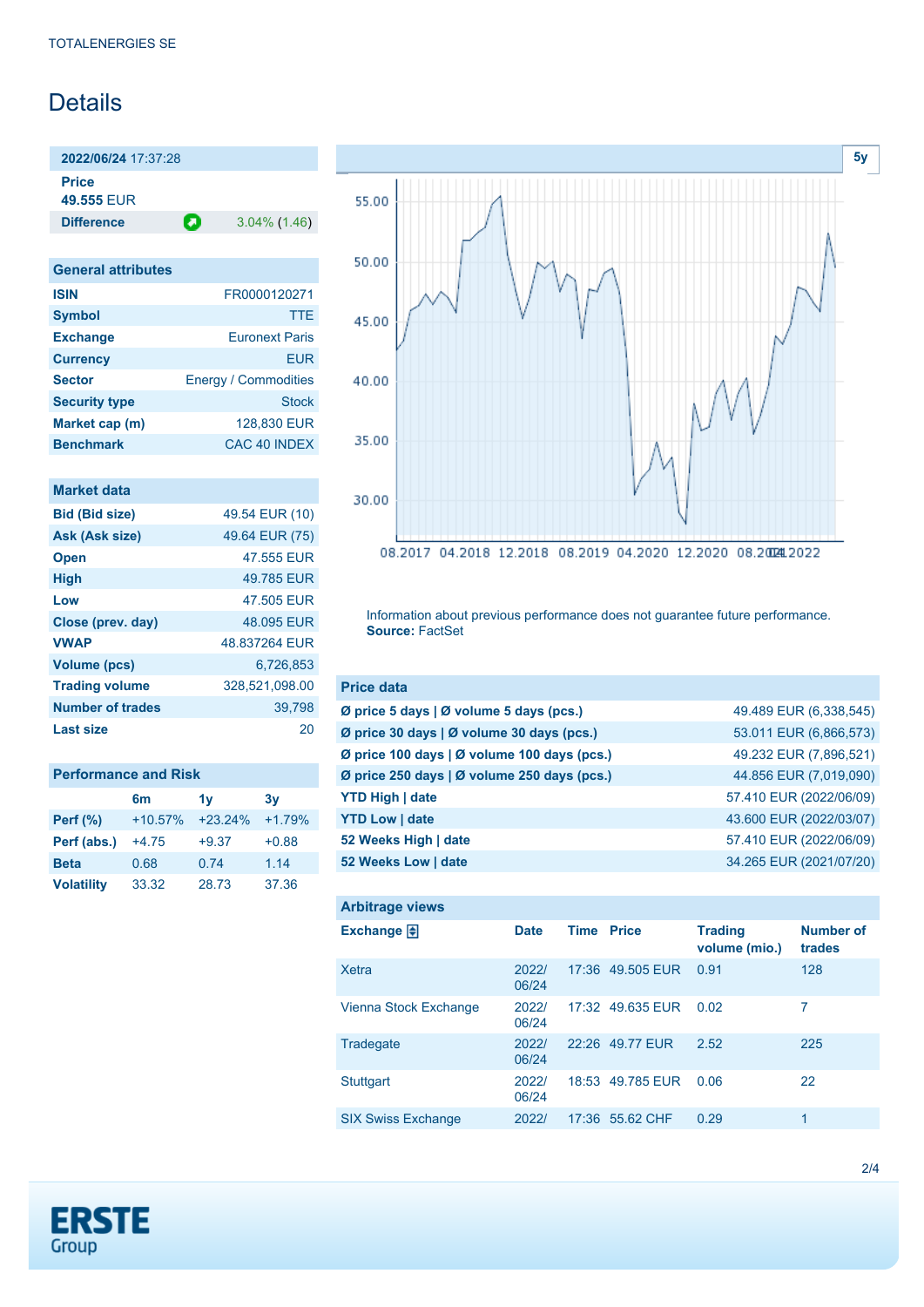|                                                   | 06/08          |       |                         |        |        |
|---------------------------------------------------|----------------|-------|-------------------------|--------|--------|
| <b>Munich</b>                                     | 2022/<br>06/24 |       | 19:36 49.755 EUR        | 0.01   | 5      |
| <b>London Stock Exchange</b>                      | 2022/<br>06/24 |       | 17:35 48.6725 EUR 36.81 |        | 19     |
| Hanover                                           | 2022/<br>06/24 |       | 08:00 47.815 EUR        | 0.00   | 1      |
| Hamburg                                           | 2022/<br>06/24 |       | 13:49 48.485 EUR        | 0.05   | 5      |
| Frankfurt                                         | 2022/<br>06/24 |       | 17:30 49.54 EUR         | 0.10   | 19     |
| <b>FINRA other OTC Issues</b>                     | 2022/<br>06/24 |       | 21:18 50.50 USD         | 21.02  | 26     |
| <b>Euronext Paris</b>                             | 2022/<br>06/24 |       | 17:37 49.555 EUR        | 328.52 | 39.798 |
| <b>Duesseldorf</b>                                | 2022/<br>06/24 |       | 19:30 49.72 EUR         | 0.00   | 9      |
| Borsa Italiana MTF Trading<br><b>After Hours</b>  | 2022/<br>06/21 | 19:11 | 50.00 EUR               | 0.01   | 1      |
| Borsa Italiana MTF Global<br><b>Equity Market</b> | 2022/<br>06/24 |       | 17:35 49.465 EUR        | 0.15   | 19     |
| <b>Berlin</b>                                     | 2022/<br>06/24 |       | 20:13 49.835 EUR        | 0.01   | 3      |